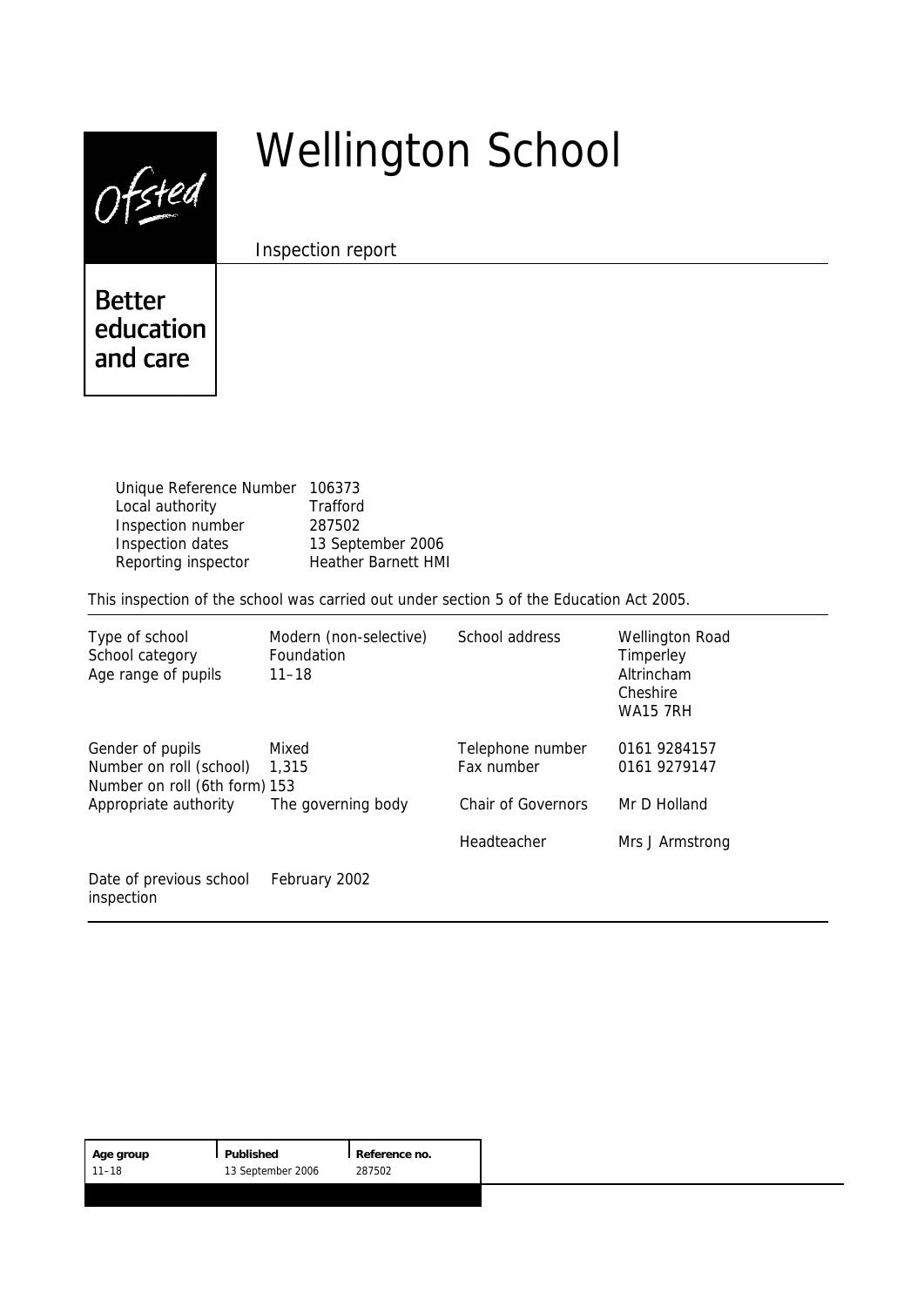© Crown copyright 2006

Website: www.ofsted.gov.uk

This document may be reproduced in whole or in part for non-commercial educational purposes, provided that the information quoted is reproduced without adaptation and the source and date of publication are stated.

Further copies of this report are obtainable from the school. Under the Education Act 2005 the school must provide a copy of this report, free of charge or in prescribed cases on payment of such fee as they think fit (not exceeding the cost of supply), to any person who asks for one.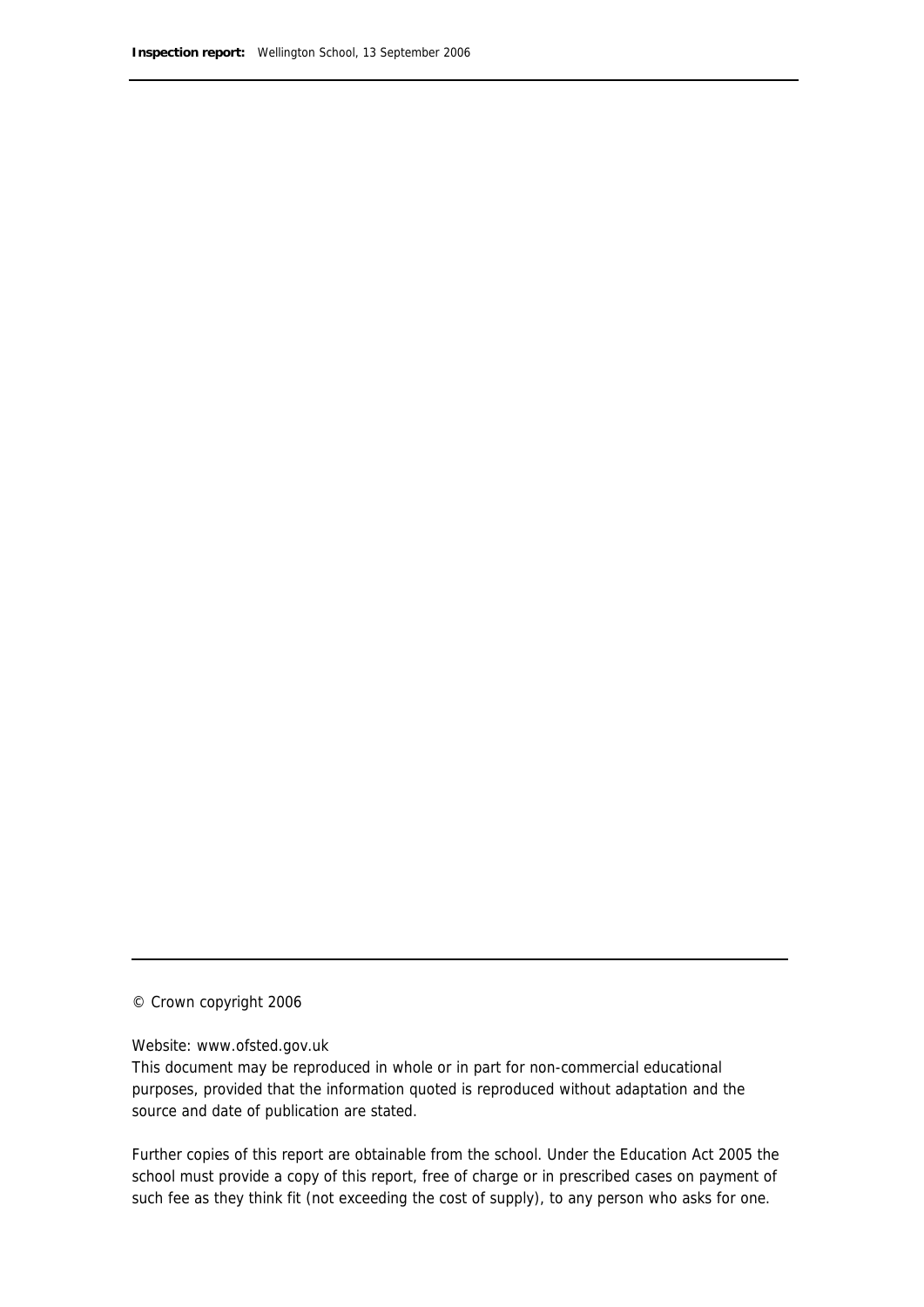# **Introduction**

The inspection was carried out by one of Her Majesty's Inspectors and one Additional Inspector in a one day visit. Inspectors met with the headteacher, senior managers, governors, staff and students. They visited a range of lessons and observed students' conduct at break and lunchtime. Inspectors scrutinised a range of documentation and over 400 questionnaires completed by parents.

# **Description of the school**

Wellington is a larger than average 11–18 foundation school with technology college status. It is situated in an area that operates a selective system with 40% of Year 6 pupils going to grammar schools, which has an impact on the entry profile of Wellington students. The proportion of students eligible for free school meals is below average. There are few students from minority ethnic backgrounds and with English as an additional language. The proportion of students with statements of special educational needs is below average, but the numbers who need extra help with their learning is above average and rising. The school has achieved a large number of awards, such as Investors in People and the Charter Mark.

### **Key for inspection grades**

| Outstanding  |
|--------------|
| Good         |
| Satisfactory |
| Inadequate   |
|              |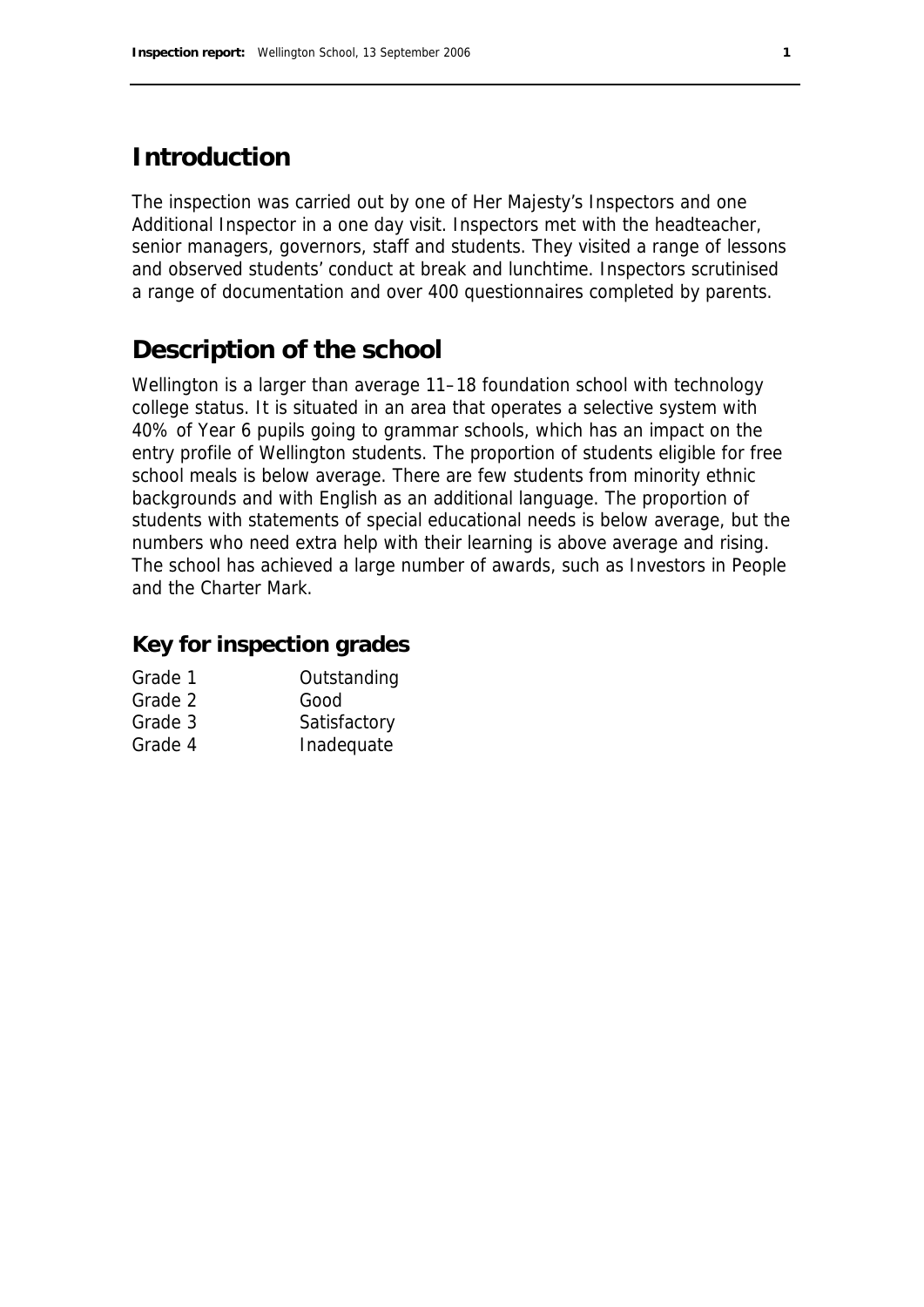## **Overall effectiveness of the school Grade: 1**

This is an outstanding school which provides a supportive environment in which students blossom. It sets very clear and high expectations, which are known and respected throughout the school community. All students feel valued and are stimulated and motivated to do their best at all times. There are high levels of parental involvement and many parents commented extremely positively on the work of the school in their responses to the questionnaire. For example, 'our daughter has enjoyed every moment of school life.', the school provides, 'wonderful opportunity for learning and development to every pupil' and 'I think the school is a fantastic place for my son'.

Students make outstanding progress and achieve high standards. There are no groups that do not achieve well and the progress made by all students from Year 7 to Year 11 places the school in the top 11% of schools nationally. The success that students achieve as they move through the school raises their aspirations and increases their confidence.

The extremely strong focus placed on teaching and learning permeates all aspects of school life and has been a major factor in the 10 year improving trend in achievement. There are very high levels of consistency so that students receive the same high quality learning experience in lessons and know that they can approach staff at any time for help. The curriculum also supports the high rates of progress as it is differentiated to meet individual needs and is accessible to all. Students have very positive attitudes to learning and their school. Their personal development is outstanding and they appreciate the excellent levels of care, guidance and support they receive.

The leadership and management of the school are outstanding. Senior leaders give a very clear direction to the school and ensure it is focused on priority areas. New initiatives are always piloted, monitored and reviewed before being rolled out across the school which ensures a consistency of approach. There are very clear lines of communication so that all members of the school community are kept well informed. The senior leaders have an excellent understanding of where the school is, of its strengths and where it can improve further. Any issues that arise are dealt with effectively. The inspection team agree with the school's evaluation of its performance. Weaknesses from the last inspection have been successfully tackled and, in some cases, translated into strengths. The school has excellent capacity for improvement.

The school is using the benefits of technology status to good effect, particularly in enhancing the curriculum at Key Stage 4 and improving information and communication technology (ICT) resources across all areas.

### **Effectiveness and efficiency of the sixth form Grade: 2**

Inspectors agree with the school's judgement that the effectiveness of the sixth form is good. Students achieve well on a range of courses suited to their needs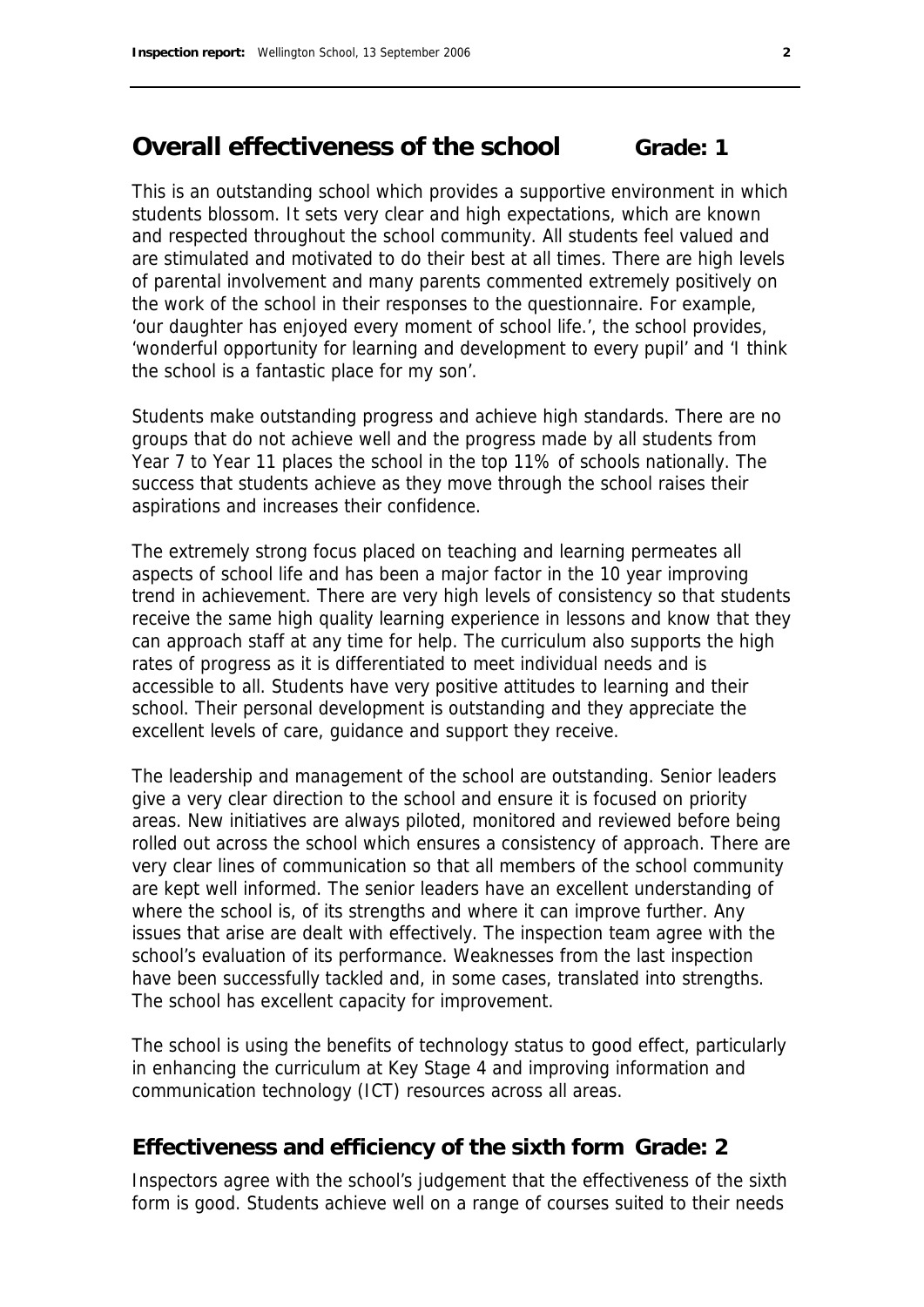and tailored to their choices. Some find the sudden change in ideas and language from GCSE to AS courses difficult and would welcome a smoother transition. Most respond very well to the good teaching they get and make good progress. Overall, students reach standards in line with national levels. More regular assessment is now helping students to have a clearer view of their standards and potential. They appreciate the many opportunities they have to represent the school and are very mature about their roles and responsibilities in it. Managers are fully aware of how to move the sixth form forward and have detailed plans in place. These have already led to some positive effects, but it is too early to assess their full impact.

**–––––––––––––––––––––––––––––––––––––––––––––––––––––––––––––––––––––––––––––––––––** 

### **What the school should do to improve further**

- Plan more thorough arrangements for the academic transition from GCSE to A-level courses.
- Ensure that assessment in the sixth form is used consistently to inform and motivate students to reach or exceed their targets.

# Achievement and standards Grade: 1

Students make outstanding progress and reach above average standards. In 2005, the progress students had made from Year 7 to Year 11 placed the school in the top 11% of schools nationally. Students with learning difficulties and/or disabilities make similarly excellent progress. When students join the school, their standards are broadly average. However, the outstanding progress that students make mean that they reach above average standards by the end of Key Stage 3 and well above average standards by the end of Key Stage 4. English results are particularly impressive and place the school in the top 2% of schools nationally for the progress students have made from Year 7 to Year 11.

# **Personal development and well-being Grade: 1**

Students' attendance is good and they show a strong desire to learn and succeed. They quickly become cooperative and diligent workers, respecting and responding to teachers and their fellow students. The result is excellent behaviour and a very sensible atmosphere across the large school site. Students' spiritual, moral, social and cultural development is excellent and their loyalty is high. They feel safe and happy and value the way in which their opinions are listened to. Their confidence, as learners and young people, flourishes as a result. They see and accept their part in changing things, for instance, through the school council. They feel secure in making sensible decisions about diet and lifestyle, thanks to the fitness suite, and the very wide range of PE and extra-curricular activities available. All students acquire very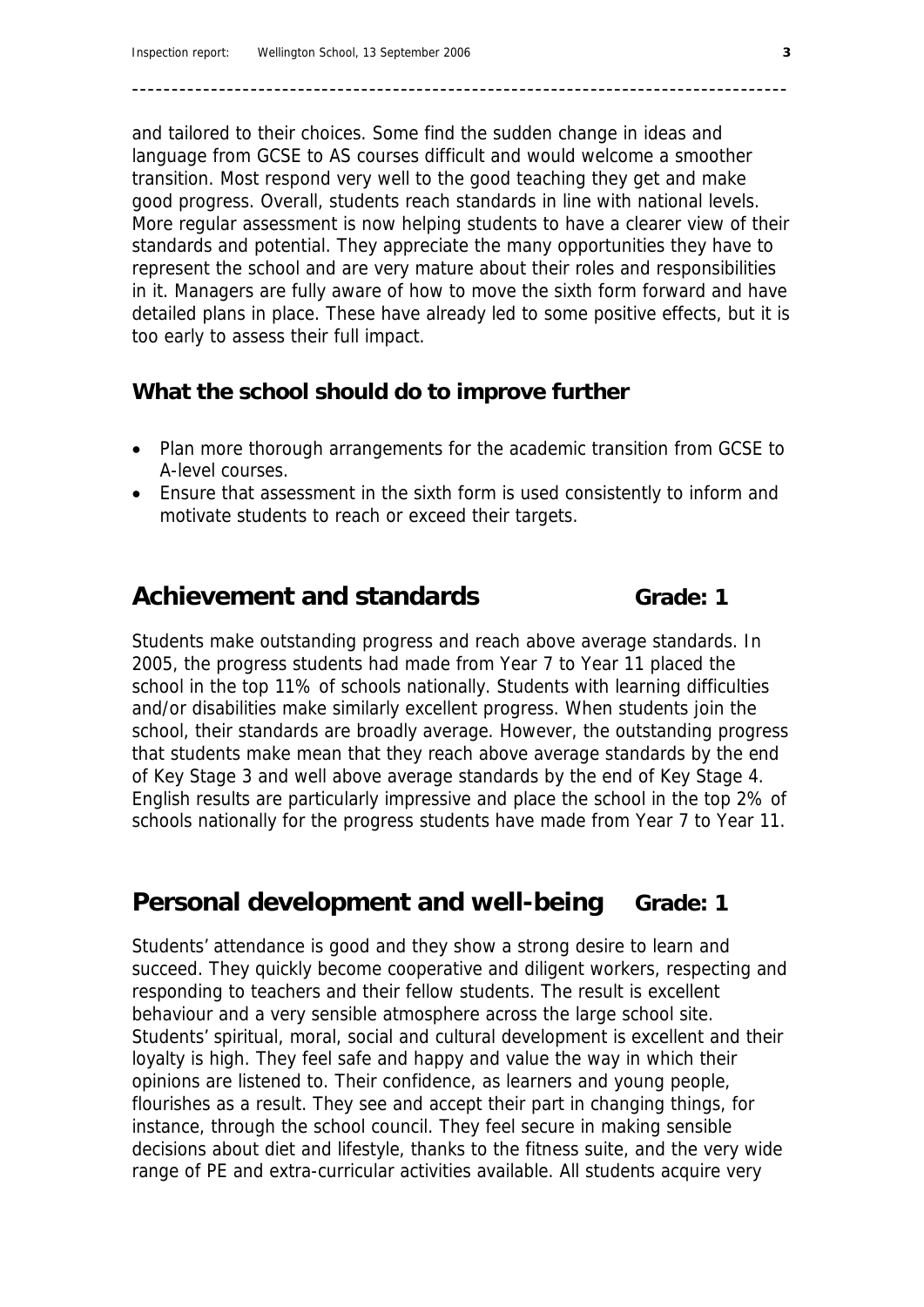good literacy and numeracy skills and their social skills and awareness are outstanding.

**–––––––––––––––––––––––––––––––––––––––––––––––––––––––––––––––––––––––––––––––––––** 

# **Quality of provision**

### **Teaching and learning Grade: 1 Grade: 1**

Teaching and learning are outstanding and a key factor in the excellent progress that students make. The whole school focuses on this area and this ensures a consistency of approach that supports all students in achieving their goals. There is wide spread sharing of good practice, which has been influential in the continuous improvement of teaching and learning. The good structure of lessons sets out clearly at the beginning what is to be learnt and reviews at the end what learning has taken place. Students thrive in the atmosphere of high expectations created by staff.

The school uses a wide range of information to track and monitor students' progress effectively and to set challenging targets for improvement. Teachers have a detailed understanding of the needs of individuals and are able to adapt work to meet these needs effectively. The use of new technology, especially interactive whiteboards, is helping teachers present their lessons in interesting and imaginative ways which capture and hold students' attention from the outset.

### **Curriculum and other activities Curriculum and other activities Crade: 1**

The school provides an outstanding curriculum for its students. It has been designed to match the needs of all groups of learners at the school and is one of the reasons why students make outstanding progress. In Key Stage 4, courses are planned which give students a thorough grounding in key areas and ensure breadth of experience. The curriculum is very well differentiated and so accessible to all. The wide range of extra curricular activities has very high levels of participation and is appreciated by the students, as are the very effective study support programmes. The emphasis on literacy across the curriculum supports overall rates of progress.

### Care, guidance and support **Grade:** 1

The quality of care is excellent throughout the school. Students quickly become known as individuals – cherished and guided with sensitivity. For most, 'the school is like a second family,' as one student put it. They have total confidence that teachers will act quickly, wisely and fairly to help them or resolve problems. Systems for supporting vulnerable students are thorough and secure and excellent use is made of outside agencies. Provision for students with learning difficulties and/or disabilities, criticised previously, is outstanding. Procedures for tracking students' progress and highlighting inconsistencies or underachievement are rigorous. Advice about choosing GCSE options, post-16 courses and higher education courses is excellent.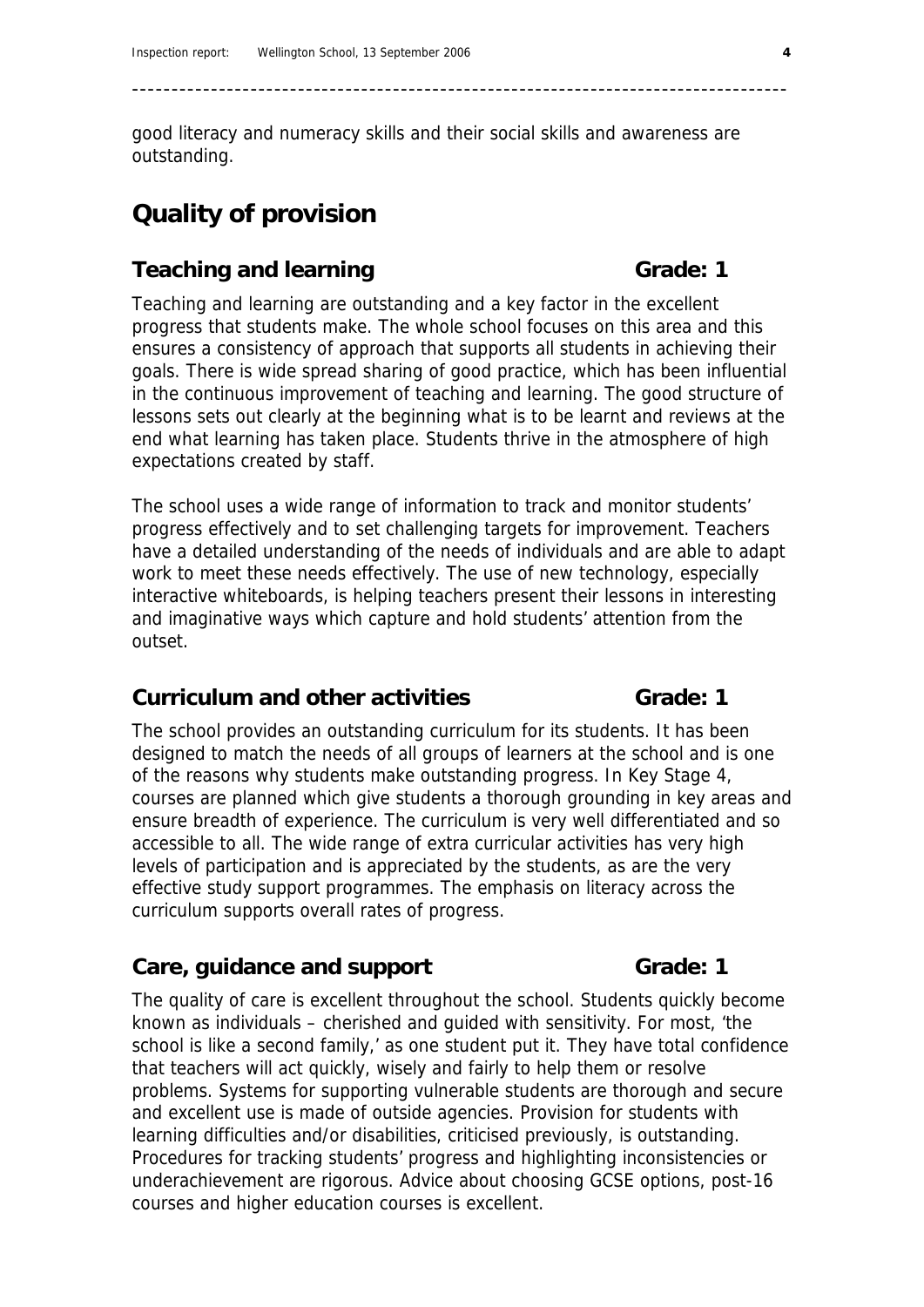### **Leadership and management Grade: 1**

Leadership and management are outstanding. Senior leaders set a clear direction with a very strong focus on teaching and learning. This ensures consistency of approach and facilitates the sharing of good practice. There is a clear understanding of accountability at all levels and senior and middle managers have an accurate view of the standards and progress of all students. The target setting, monitoring and reviewing process is highly effective and involves the rigorous use of data. Self-evaluation is extremely thorough and involves staff throughout the school. It highlights the detailed understanding leaders have of all aspects of the school. This informs planning and has led to a cycle of continuous improvement, with a 10 year improving trend in achievement. Students are proud of their school and parents are overwhelmingly supportive.

**–––––––––––––––––––––––––––––––––––––––––––––––––––––––––––––––––––––––––––––––––––** 

The governing body is committed and diligent and has developed an effective committee structure. The governors focus closely on the priorities of the school and play an active part in the life of the school. Resources are deployed very effectively, supporting the different needs of students and giving excellent value for money.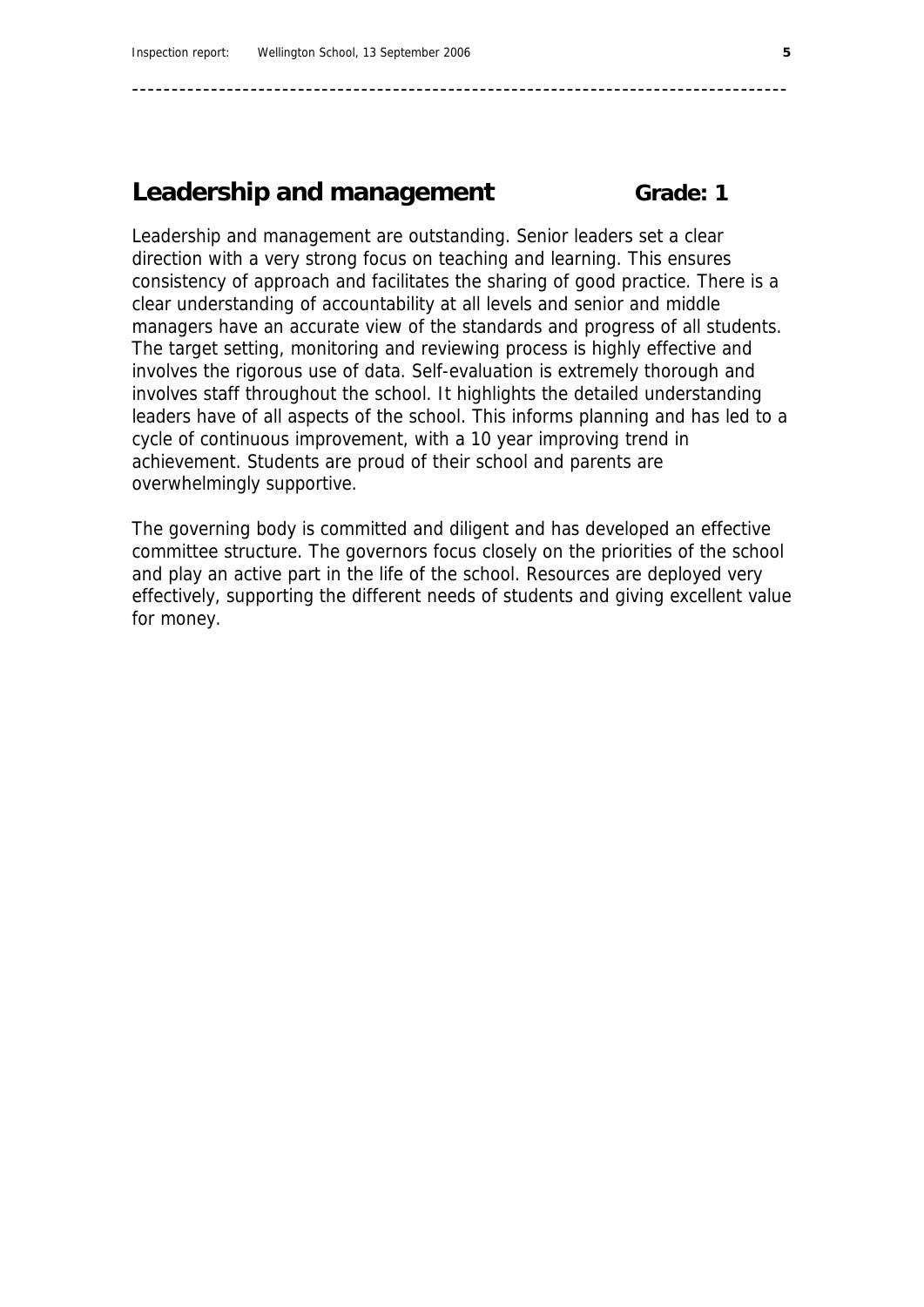**–––––––––––––––––––––––––––––––––––––––––––––––––––––––––––––––––––––––––––––––––––** 

**Any complaints about the inspection or the report should be made following the procedures set out in the guidance 'Complaining about inspections', which is available from Ofsted's website: www.ofsted.gov.uk.**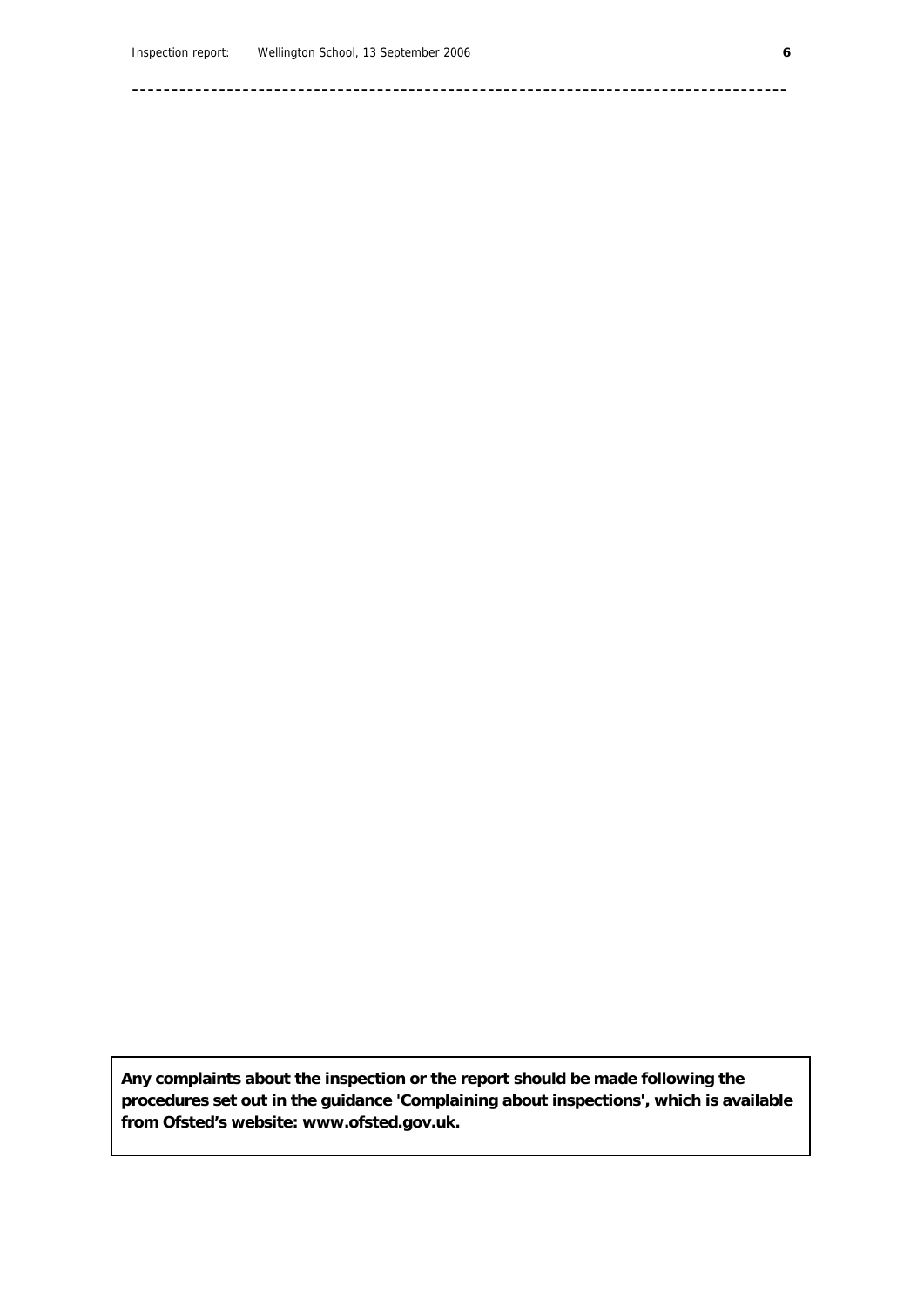# **Inspection judgements**

| Key to judgements: grade 1 is outstanding, grade 2 good, grade 3<br>satisfactory, and grade 4 inadequate. | School<br>Overall | $16 - 19$ |
|-----------------------------------------------------------------------------------------------------------|-------------------|-----------|
|-----------------------------------------------------------------------------------------------------------|-------------------|-----------|

**–––––––––––––––––––––––––––––––––––––––––––––––––––––––––––––––––––––––––––––––––––** 

## **Overall effectiveness**

| How effective, efficient and inclusive is the provision of education,<br>integrated care and any extended services in meeting the needs of<br>learners? |     | 2   |
|---------------------------------------------------------------------------------------------------------------------------------------------------------|-----|-----|
| How well does the school work in partnership with others to promote<br>learners' well-being?                                                            |     |     |
| The quality and standards in the Foundation Stage                                                                                                       | N/A |     |
| The effectiveness and efficiency of boarding provision                                                                                                  | N/A |     |
| The effectiveness of the school's self-evaluation                                                                                                       |     |     |
| The capacity to make any necessary improvements                                                                                                         |     |     |
| Effective steps have been taken to promote improvement since the last<br>inspection                                                                     | Yes | Yes |

### **Achievement and standards**

-

| How well do learners achieve?                                                                                       |  |
|---------------------------------------------------------------------------------------------------------------------|--|
| The <i>standards</i> <sup>1</sup> reached by learners                                                               |  |
| How well learners make <i>progress</i> , taking account of any significant variations<br>between groups of learners |  |
| How well learners with learning difficulties and disabilities make progress                                         |  |

### **Personal development and well-being**

| How good is the overall personal development and well-being of the<br>learners?                                  |   |  |
|------------------------------------------------------------------------------------------------------------------|---|--|
| The extent of learners' spiritual, moral, social and cultural development                                        |   |  |
| The behaviour of learners                                                                                        |   |  |
| The attendance of learners                                                                                       | 2 |  |
| How well learners enjoy their education                                                                          |   |  |
| The extent to which learners adopt safe practices                                                                |   |  |
| The extent to which learners adopt healthy lifestyles                                                            |   |  |
| The extent to which learners make a positive contribution to the community                                       | 2 |  |
| How well learners develop workplace and other skills that will contribute to<br>their future economic well-being |   |  |

<span id="page-8-0"></span><sup>&</sup>lt;sup>1</sup> Grade 1 - Exceptionally and consistently high; Grade 2 - Generally above average with none significantly below average; Grade 3 - Broadly average to below average; Grade 4 - Exceptionally low.

All white boxes must be completed. The grey boxes are used wherever the inspection team has sufficient evidence to come to a secure judgement.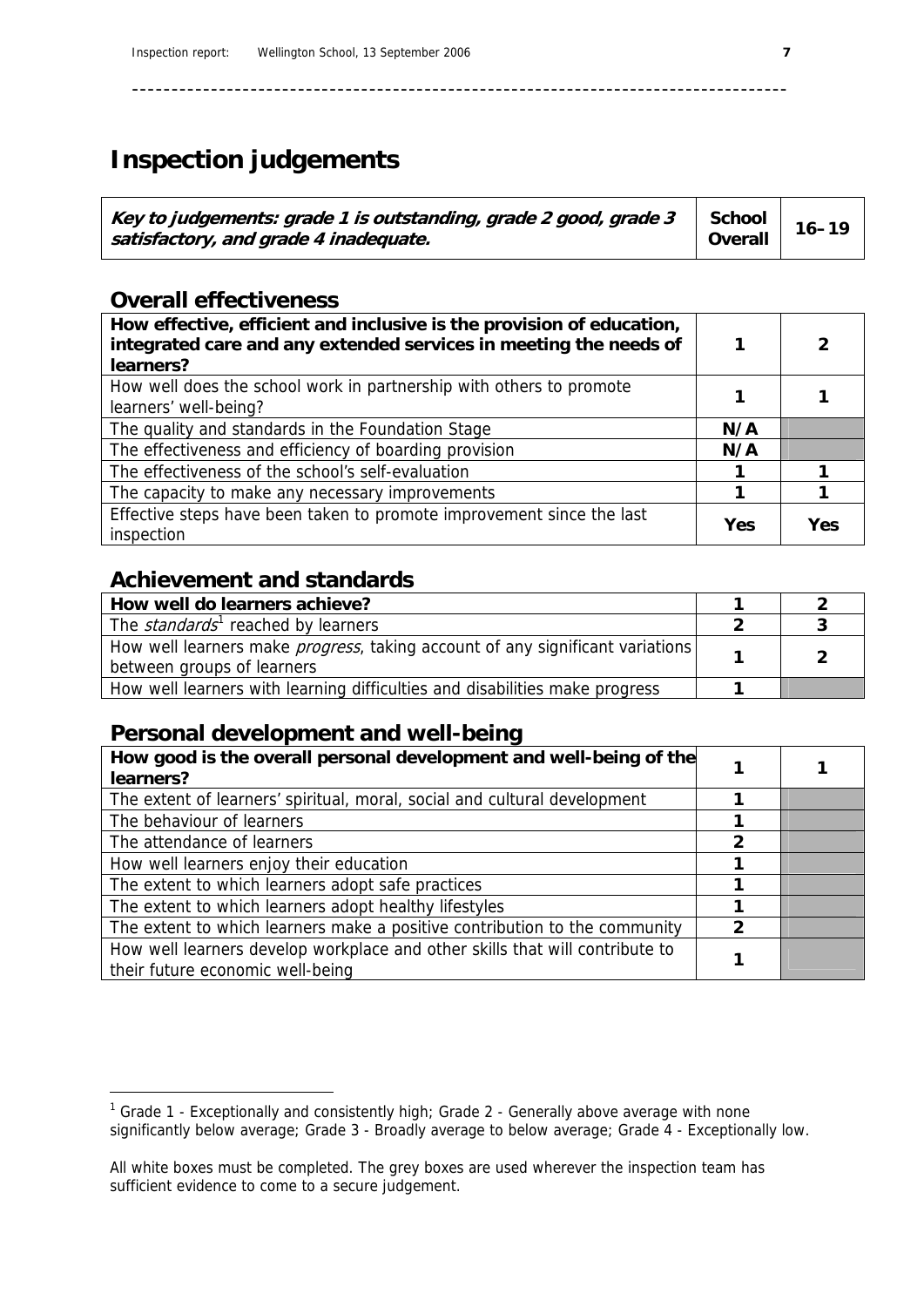# **The quality of provision**

| How effective are teaching and learning in meeting the full range of<br>learners' needs?              |  |
|-------------------------------------------------------------------------------------------------------|--|
| How well do the curriculum and other activities meet the range of<br>needs and interests of learners? |  |
| How well are learners cared for, guided and supported?                                                |  |

# **Leadership and management**

| How effective are leadership and management in raising<br>achievement and supporting all learners?                                              |           |            |
|-------------------------------------------------------------------------------------------------------------------------------------------------|-----------|------------|
| How effectively leaders and managers at all levels set clear direction leading<br>to improvement and promote high quality of care and education |           |            |
| How effectively performance is monitored, evaluated and improved to meet<br>challenging targets                                                 |           |            |
| How well equality of opportunity is promoted and discrimination tackled so<br>that all learners achieve as well as they can                     |           |            |
| How effectively and efficiently resources, including staff, are deployed to<br>achieve value for money                                          |           |            |
| The extent to which governors and other supervisory boards discharge their<br>responsibilities                                                  |           |            |
| Do procedures for safeguarding learners meet current government<br>requirements?                                                                | Yes       | <b>Yes</b> |
| Does this school require special measures?                                                                                                      | <b>No</b> |            |
| Does this school require a notice to improve?                                                                                                   | <b>No</b> |            |

### **Annex A**